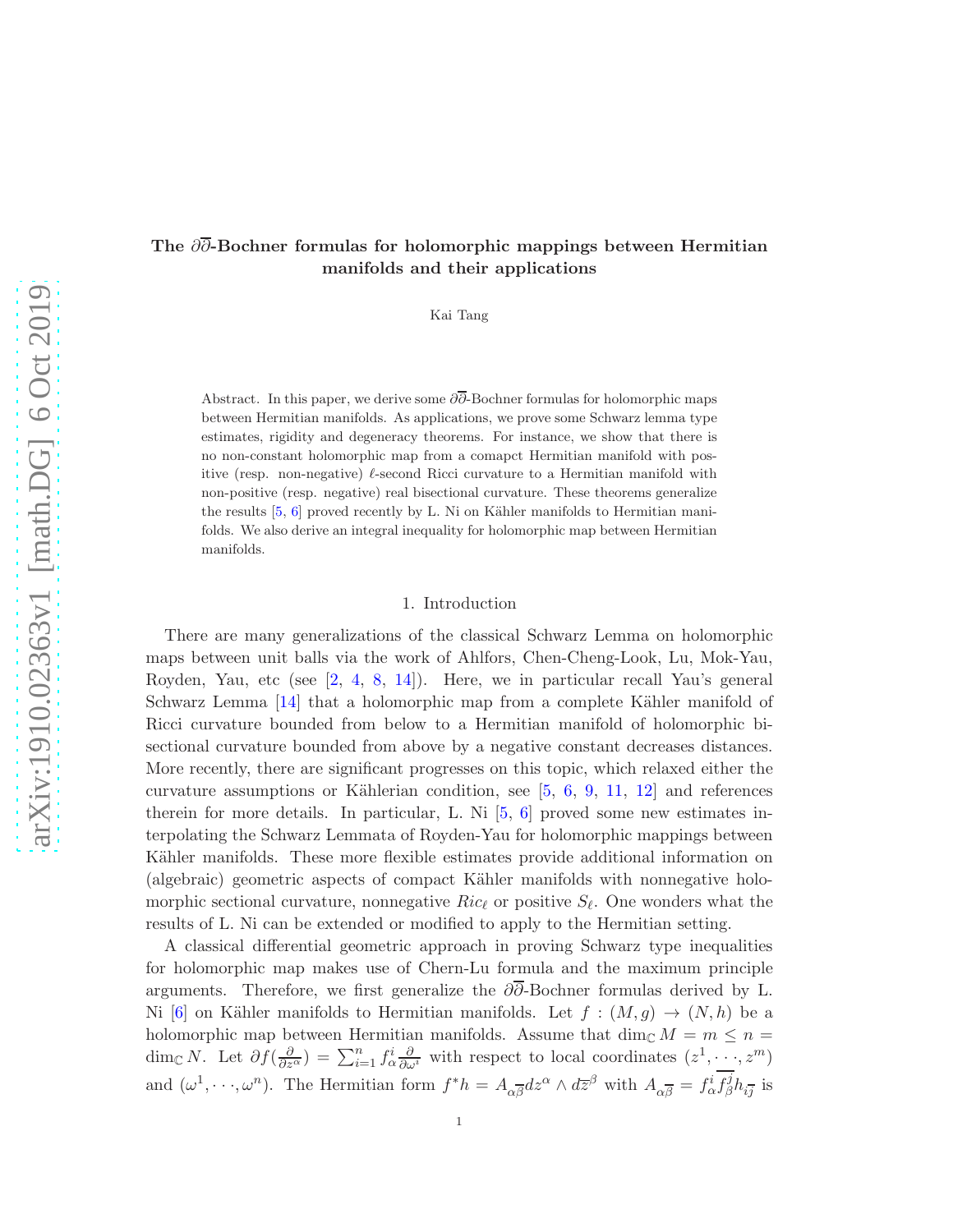the pull-back h via f. For the local Hermitian metric  $A = (A_{\alpha\overline{\beta}})$  and  $G = (g_{\alpha\overline{\beta}})$  we denote  $A_{\ell}$  and  $G_{\ell}$  be the upper-left  $\ell \times \ell$  blocks of them.

<span id="page-1-0"></span>**Theorem 1.1.** Let  $W_{\ell} = \frac{\det(A_{\ell})}{\det(G_{\ell})}$  $\frac{\det(A_\ell)}{\det(G_\ell)}$  be the function defined in a small neighborhood of  $p, 1 \leq \ell \leq m = \dim_{\mathbb{C}} M$ . We assume that  $g_{\alpha\overline{\beta}} = \delta_{\alpha\beta}$  at  $p \in M$ ,  $h_{i\overline{j}} = \delta_{i\overline{j}}$  at  $f(p)$ . *Also, we assume that*  $df(\frac{\partial}{\partial z^{\alpha}}) = \sum_{i=1}^{\infty} \lambda_{\alpha} \delta_{i\alpha} \frac{\partial}{\partial \omega^{i}}$  with  $|\lambda_{1}| \geq \cdots \geq |\lambda_{\alpha}| \geq \cdots \geq |\lambda_{m}|$ *are the singular values of*  $\partial f : (T_p'M, g) \to (T_{f(p)}'N, h)$ *. Then at p, for nonzero*  $W_{\ell}$ *, we have*

(1.1)

$$
\frac{\partial^2}{\partial z^{\gamma} \partial \overline{z}^{\delta}} \log W_{\ell} = \sum_{\alpha=1}^{\ell} R^M(\gamma, \overline{\delta}, \alpha, \overline{\alpha}) - \sum_{\alpha=1}^{\ell} R^N(\gamma, \overline{\delta}, \alpha, \overline{\alpha}) \lambda_{\gamma} \overline{\lambda_{\delta}} - \sum_{\alpha=1}^{\ell} \sum_{t=\ell+1}^{m} g_{\alpha \overline{t}, \gamma} g_{t \overline{\alpha}, \overline{\delta}} + \sum_{\alpha=1}^{\ell} \sum_{i=\ell+1}^{n} \frac{1}{|\lambda_{\alpha}|^2} (f_{\alpha \gamma}^i + h_{\alpha \overline{t}, \gamma} \lambda_{\alpha} \lambda_{\gamma}) (\overline{f_{\alpha \delta}^i} + h_{i \overline{\alpha}, \overline{\delta}} \overline{\lambda_{\alpha} \lambda_{\delta}})
$$

*where*  $R^M$  *and*  $R^N$  *are the Chern curvature tensors of* M *and* N *respectively.* 

<span id="page-1-1"></span>**Theorem 1.2.** Let  $U_{\ell} = \sum_{1 \leq \alpha,\beta \leq \ell} g^{\alpha\overline{\beta}} A_{\alpha\overline{\beta}}$  be the function defined in a small neigh*borhood of*  $p$ ,  $1 \leq \ell \leq m = \dim_{\mathbb{C}} M$ . We assume that  $g_{\alpha\overline{\beta}} = \delta_{\alpha\beta}$  at  $p \in M$ ,  $h_{i\overline{j}} = \delta_{i\overline{j}}$ *at*  $f(p)$ *. Also, we assume that*  $df(\frac{\partial}{\partial z^{\alpha}}) = \sum_{i=1}^{\infty} \lambda_{\alpha} \delta_{i\alpha} \frac{\partial}{\partial \omega^{i}}$  with  $|\lambda_{1}| \geq \cdots \geq |\lambda_{\alpha}| \geq \cdots \geq |\lambda_{\alpha}|$  $|\lambda_m|$  are the singular values of  $\partial f : (T_p'M, g) \to (T_{f(p)}'N, h)$ . Then at p, for nonzero Uℓ *, we have*

(1.2) 
$$
\partial \overline{\partial} U_{\ell} = \left( \sum_{\delta=1}^{\ell} R^{M}(\alpha, \overline{\beta}, \delta, \overline{\delta}) |\lambda_{\delta}|^{2} - \sum_{\gamma=1}^{\ell} R^{N}(\alpha, \overline{\beta}, \gamma, \overline{\gamma}) |\lambda_{\gamma}|^{2} \lambda_{\alpha} \overline{\lambda_{\beta}} \right) dz^{\alpha} \wedge d\overline{z}^{\beta} + \langle \nabla V_{\ell}, \nabla V_{\ell} \rangle
$$

where  $\nabla$  *is the induced connection on the bundle*  $E = T^*M \otimes f^*(T^*N)$ ,  $V_{\ell} = \sum_{\alpha=1}^{\ell} \sum_{i=1}^{n} f_{\alpha}^i dz^{\alpha} \otimes e_i \in \Gamma(M, E)$ ,  $e_i = f^* \frac{\partial}{\partial \omega^i}$ .

**Remark 1.3.** When  $\ell = m = \dim_{\mathbb{C}} M$ , we get  $W_m = \frac{(f^*h)^m}{g^m}$ . In particular, if the domain and target manifolds have equal dimension, namely  $m = n$ , then  $W_m$  involves volume forms ralated by a holomorphic map. Similarly  $U_m = tr_g f^* h$  is the trace of  $f^*h$  respect to g when  $\ell = m = \dim_{\mathbb{C}} M$ . Note that if  $(M, g)$  and  $(N, h)$  are both Kähler manifolds, we can take the normal coordinates near p and  $f(p)$ , such that  $g_{\alpha\overline{\beta}}(p) = \delta_{\alpha\beta}$ ,  $dg_{\alpha\overline{\beta}}(p) = 0$  and  $h_{i\overline{j}}(f(p)) = \delta_{ij}$ ,  $dh_{i\overline{j}}(f(p)) = 0$ . So the calculation of the above formulas is much simpler (see  $[5, 6]$  $[5, 6]$ ).

Before we state the applications of theorem [1.1](#page-1-0) and theorem [1.2](#page-1-1) we first recall some basic notions (also see [\[6\]](#page-12-1)). Assume that  $f : (M^m, g) \to (N^n, h)$  is a holomorphic map between two Hermitian manifolds. Let  $\partial f : T'M \to T'N$  be the tangent map. Let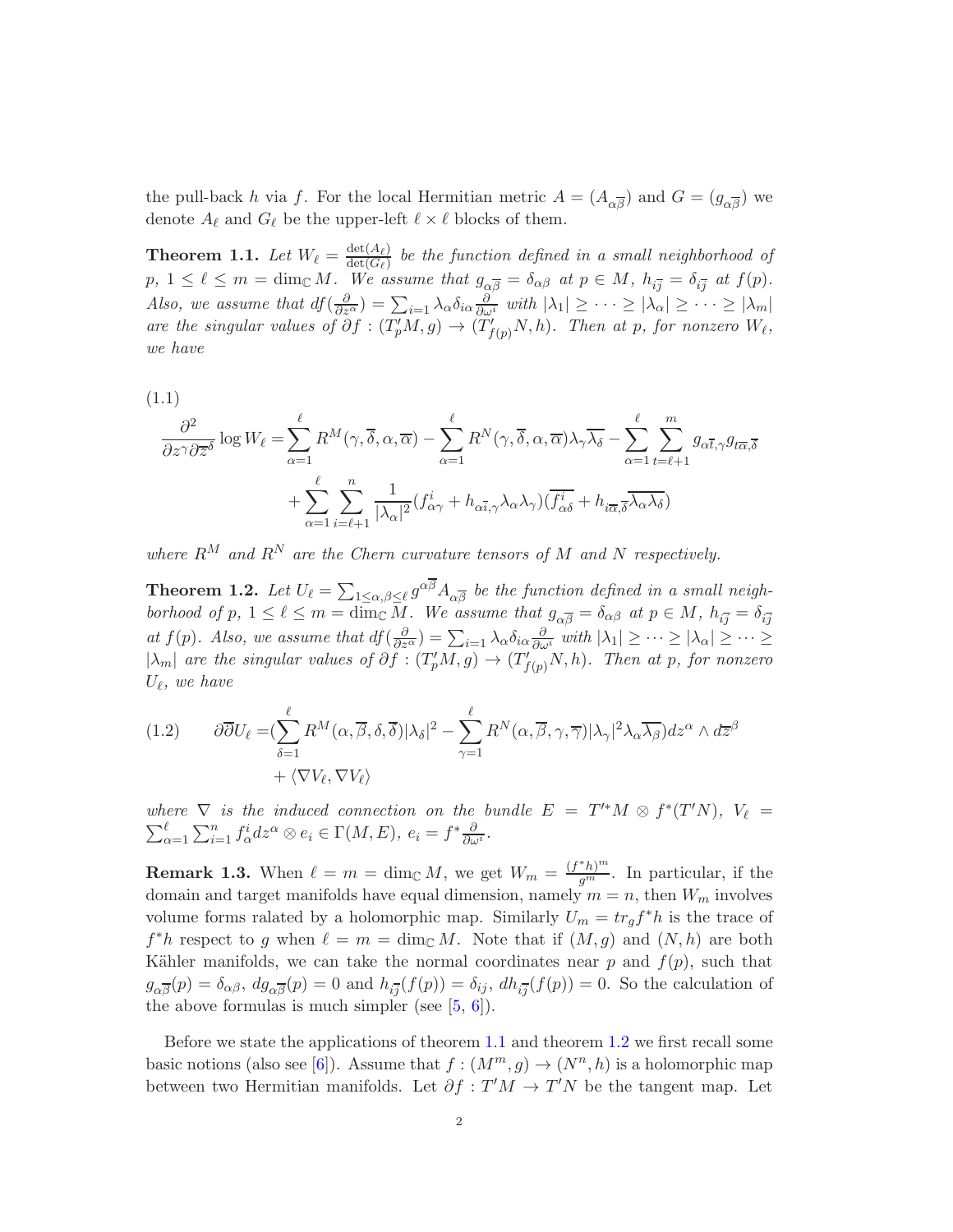$\wedge^{\ell} \partial f : \wedge^{\ell} T'_x M \to \wedge^{\ell} T'_{f(x)} N$  be the associated map defined as  $\wedge^{\ell} \partial f(v_1 \wedge \cdots \wedge v_{\ell}) =$  $\partial f(v_1) \wedge \cdots \wedge \partial f(v_\ell)$ . Define  $\|\cdot\|_0$  as

$$
\|\wedge^{\ell}\partial f\|_{0}(x)=\sup_{\mathbf{a}=v_{1}\wedge\cdots\wedge v_{\ell}\neq 0,\mathbf{a}\in\wedge^{\ell}T_{x}^{\prime}M}\frac{|\wedge^{\ell}\partial f(\mathbf{a})|}{|\mathbf{a}|}
$$

We assume  $g_{\alpha\overline{\beta}} = \delta_{\alpha\beta}$  at p,  $h_{i\overline{j}} = \delta_{i\overline{j}}$  at  $f(p)$ , such that  $df(\frac{\partial}{\partial z^{\alpha}}) = \sum_{i=1} \lambda_{\alpha} \delta_{i\alpha} \frac{\partial}{\partial \omega^{i}}$  with  $|\lambda_1| \geq \cdots \geq |\lambda_{\alpha}| \geq \cdots \geq |\lambda_m|$ , then  $|| \wedge^{\ell} \partial f ||_0(p) = |\lambda_1 \cdots \lambda_{\ell}|$ . It is also easy to see that  $\|\partial f\|^2 = tr_g f^* h = \sum_{\alpha,\beta=1}^m g^{\alpha\overline{\beta}} A_{\alpha\overline{\beta}} = \sum_{\alpha=1}^m |\lambda_\alpha|^2$ . The second goal of this paper is to prove some estimates for holomorphic maps between Hermitian manifolds.

<span id="page-2-0"></span>**Theorem 1.4.** Let  $f : (M^m, g) \to (N^n, h)$  be a holomorphic map between Hermitian *manifolds with* M *being a compact. Let*  $m \leq n$  *and*  $\ell \leq m$ *.* 

(a) *Assume that the scalar curvature of*  $(M, g)$ ,  $S(x) \geq -K$  *and the m-first Ricci curvature of*  $(N, h)$ *,*  $Ric_m^{(1)}(x) \leq -\kappa$ *, for some*  $K \geq 0$ *,*  $\kappa > 0$ *. Then* 

$$
\frac{(f^*h)^m}{g^m}(x) \le (\frac{K}{m\kappa})^m
$$

(b) Assume that metric g on M is Kähler and  $1 \leq \ell \leq m$ . Assume that the ℓ*-scalar curvature of* (M, g)*,* Sℓ(x) ≥ −K *and the* ℓ*-first Ricci curvature of*  $(N, h)$ *, Ric*<sub> $\ell$ </sub><sup> $(1)(x) \leq -\kappa$ *, for some*  $K \geq 0$ *,*  $\kappa > 0$ *. Then*</sup>

$$
\|\wedge^{\ell} \partial f\|_{0}^{2}(x) \leq (\frac{K}{\ell \kappa})^{\ell}
$$

(c) Assume that the  $\ell$ -second Ricci curvature of  $(M, g)$ ,  $Ric_{\ell}^{(2)} \geq -K$ , and the real *bisectional curvature of*  $(N, h)$ ,  $\widetilde{B}(x) \leq -\kappa$ , for some  $K \geq 0$ ,  $\kappa > 0$ . Then

$$
\sigma_{\ell}(x) \leq \frac{\ell K}{\kappa}.
$$

*where*  $\sigma_{\ell}(x) = \sum_{\sigma=1}^{\ell} |\lambda_{\alpha}|^2(x)$ *.* 

We will give specific definitions of these curvatures in the next section. For  $\ell = 1$ , 1-first Ricci curvature and 1-second Ricci curvature are both holomorphic sectional curvature. If  $\ell = m = \dim M$ , the m-first Ricci curvature is (first) Chern Ricci curvature and the m-second Ricci curvature is second Ricci curavture. For  $1 \leq \ell \leq$  $\dim M$ , they are the same when the metric is Kähler. In an attempt to generalize Wu-Yau's Theorem([\[10\]](#page-12-7)) to the Hermitian case, Yang and Zheng [\[13\]](#page-12-8) introduced the concept of *real bisectional curvature* for Hermitian manifolds. When the metric is Kähler, this curvature is the same as the holomorphic sectional curvature  $H$ , while when the metric is not Kähler, the curvature condition is slightly stronger than  $H$ at least algebraically. This condition also appeared in the recent work by Lee and Streets [\[3\]](#page-11-2) where it is referred to as "positive (resp. negative) curvature operator".

The following is the rigidity and degeneracy results.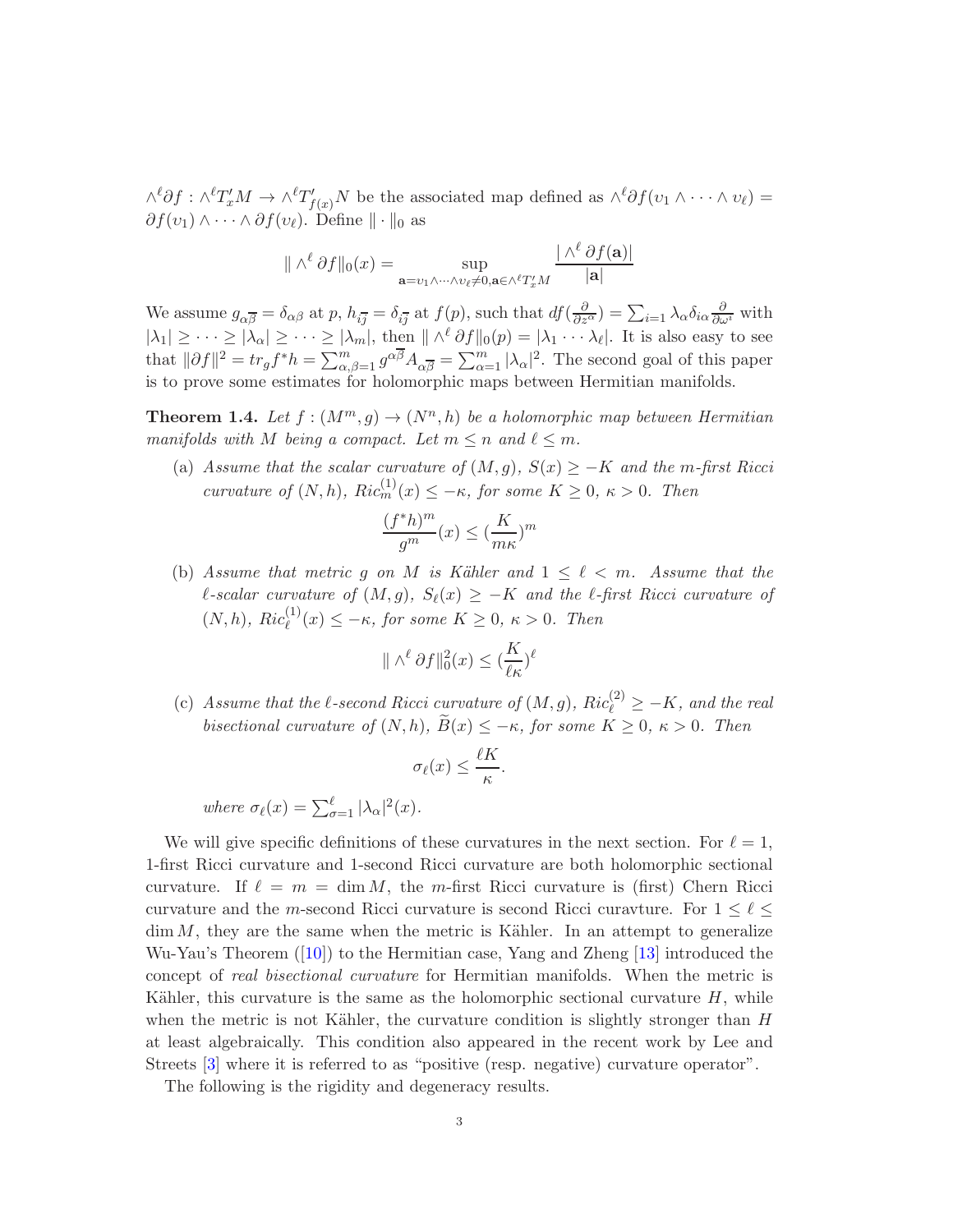<span id="page-3-0"></span>**Theorem 1.5.** Let  $f : (M^m, g) \to (N^n, h)$  be a holomorphic map between Hermitian *manifolds with* M *being a compact. Let*  $m \leq n$  *and*  $\ell \leq m$ *.* 

- (a) If  $S^M \geq 0$  and manifold  $(N, h)$  has  $Ric_m^{(1)} < 0$ , or  $S^M > 0$  and manifold  $(N, h)$  has  $Ric_m^{(1)} \leq 0$ , then f must be degenerate. The same result holds if  $Ric^M \geq 0$  and  $S_m^N < 0$ , or  $Ric^M > 0$  and  $S_m^N \leq 0$ .
- (b) Assume that metric g on M is Kähler and  $1 \leq \ell < m$ . If  $S_{\ell}^M \geq 0$  and manifold  $(N, h)$  *has*  $Ric_{\ell}^{(1)} < 0$ , or  $S_{\ell}^{M} > 0$  and manifold  $(N, h)$  *has*  $Ric_{\ell}^{(1)} \leq 0$ , then  $rank(f) < \ell$ . The same result holds if  $Ric_{\ell}^{M} \geq 0$  and  $S_{\ell}^{N} < 0$ , or  $Ric_{\ell}^{M} > 0$ and  $S_{\ell}^N \leq 0$ .
- (c) if manifold M has  $Ric_{\ell}^{(2)} > 0$  and manifold N has  $\widetilde{B}^{N} \leq 0$ , or  $Ric_{\ell}^{(2)} \geq 0$  and  $\widetilde{B}^N < 0$ , then f must be constant.

In particular, the theorem [1.5](#page-3-0) recovers the following corollary.

<span id="page-3-1"></span>Corollary 1.6. *There is no non-constant holomorphic map from a compact Hermitian manifold with positive (resp. non-negative) holomorphic sectional curvature to a Hermitian manifold with non-positive (resp. negative) holomorphic sectional curvature.*

Note that tha above corollary [1.6](#page-3-1) is also proved independently by X. Yang in [\[11,](#page-12-5) [12\]](#page-12-6) using a different method.

As the application of theorem [1.1,](#page-1-0) we will also give an integral inequality for nondegenerate holomorphic maps between two Hermitian manifolds without assuming any curvature condition. Precisely, we shall prove the followings:

<span id="page-3-2"></span>**Theorem 1.7.** Let  $(M^m, g)$  and  $(N^n, h)$  be two Hermitian manifolds and M be *comapct.* Assume that  $\dim M = m \leq n = \dim N$ . Then there exists a smooth *real function*  $\psi$  *on* M *such that for any non-degenerate holomorphic map*  $f : M \to N$ *there holds*

(1.3) 
$$
\int_{M} S_{g} e^{(m-1)\psi} g^{m} \leq m \int_{M} e^{(m-1)\psi} f^{*} (Ric_{m}^{(1)}(h)) \wedge g^{m-1}
$$

where  $S_g$  *is the Chern scalar curvature of g and*  $Ric_n^{(1)}(h)$  *is the m-first Ricci curvature of* h*.*

Remark 1.8. The above theorem [1.7](#page-3-2) recovers theorem 1.2 in [\[15\]](#page-12-9) which is proved by Y. Zhang when dim  $M = \dim N$ . The above result can be applied to prove degeneracy theorems for holomorphic maps without assuming any pointwise curvature signs for both the domain and target manifolds.

Acknowledgments. The author is grateful to Professor Fangyang Zheng for constant encouragement and support. He wishes to express his gratitude to Professor Lei Ni for many useful discussions on [\[5\]](#page-12-0), [\[6\]](#page-12-1).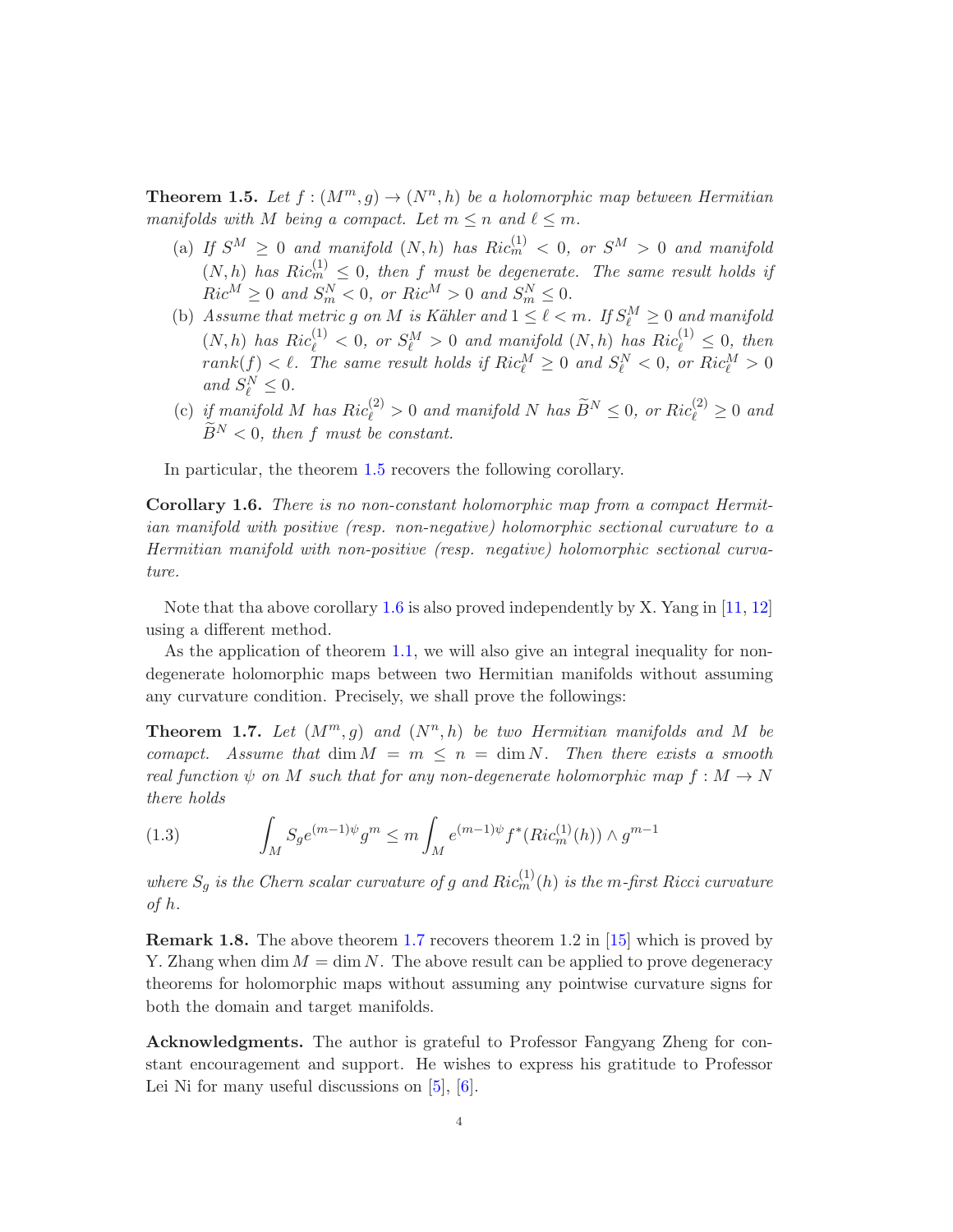### 2. Preliminaries

2.1. Curvatures in complex geometry. Let  $(M, g)$  be a Hermitian manifold of dimension dim<sub>C</sub>  $M = m$ , where  $\omega = \omega_g$  is the metric form of a Hermitian metric g. If  $\omega$  is closed, that is  $d\omega = 0$ , we call g a Kähler metric. In local holomorphic chart  $(z_1, \dots, z^m)$ , we write

$$
\omega=\sqrt{-1}\sum_{i=1,j=1}^mg_{i\overline{j}}dz^i\wedge d\overline{z}^j
$$

Recall the curvature tensor  $R = \{R_{i\overline{j}k\overline{l}}\}$  of the Chern connection is given by

$$
R_{i\overline{j}k\overline{l}} = -\frac{\partial^2 g_{k\overline{l}}}{\partial z^i \partial \overline{z}^j} + g^{p\overline{q}} \frac{\partial g_{k\overline{q}}}{\partial z^i} \frac{\partial g_{p\overline{l}}}{\partial \overline{z}^j}
$$

Then the (first) Chern Ricci curvature  $Ric(\omega_g) = tr_g R \in \Gamma(M, \wedge^{1,1}T'^*M)$  has components

$$
R_{i\overline{j}} = \sum_{k=1,l=1}^{m} g^{k\overline{l}} R_{i\overline{j}k\overline{l}} = -\frac{\partial^2 \log \det(g)}{\partial z^i \partial \overline{z}^j}
$$

The second Chern Ricci curvature  $Ric^{(2)}(\omega_g) = tr_{\omega_g} R \in \Gamma(M, End(T'M))$  has components

$$
Ric_{i\bar{j}}^{(2)} = \sum_{i=1,j=1}^{m} g^{i\bar{j}} R_{i\bar{j}k\bar{l}}
$$

Note that  $Ric(\omega_q)$  and  $Ric^{(2)}(\omega_q)$  are the same when  $\omega_q$  is Kähler metric. The Chern scalar curvature  $S_{\omega}$  is given by

$$
S_{\omega} = \sum_{i,j,k,l=1}^{m} g^{i\overline{j}} g^{k\overline{l}} R_{i\overline{j}k\overline{l}}
$$

The holomorphic bisectional curvature  $B(X,Y)$  for  $X,Y$  in  $T_p'M$  at  $p\in M$  is given by

$$
B(X,Y) = \frac{H(X,\overline{X},Y,\overline{Y})}{g(X,X)g(Y,Y)}
$$

The holomorphic sectional curvature  $H(X)$  is denoted by

$$
H(X) = B(X, X) = \frac{R(X, \overline{X}, Y, \overline{Y})}{g(X, X)^2}
$$

**Definition 2.1.** Let  $(M^m, g)$  be a Hermitian manifold and  $R^g \in \Gamma(M, \wedge^{1,1}T'^*M \otimes$  $End(T'M))$  be the Chern curvature tensor. Assume the  $\ell$ -dimensional subspace  $\Sigma \subset T_p^{\prime}M$ ,  $p \in M$ ,  $1 \leq \ell \leq m$ . For any  $v \in \Sigma$ , we define  $Ric_{\ell}^{(1)}(p, \Sigma)(v, \overline{v}) =$  $\sum_{i=1}^{\ell} R(v_i, \overline{v}, E_i, \overline{E}_i)$  with  $\{E_i\}$  being a unitary basis of  $\Sigma$ . We say  $Ric_{\ell}^{(1)}(p)$  < 0 if  $Ric_{\ell}^{(1)}(p,\Sigma) < 0$  for any  $\ell$ -dimensional subspace  $\Sigma$ . We call  $Ric_{\ell}^{(1)}(p)$   $\ell$ -first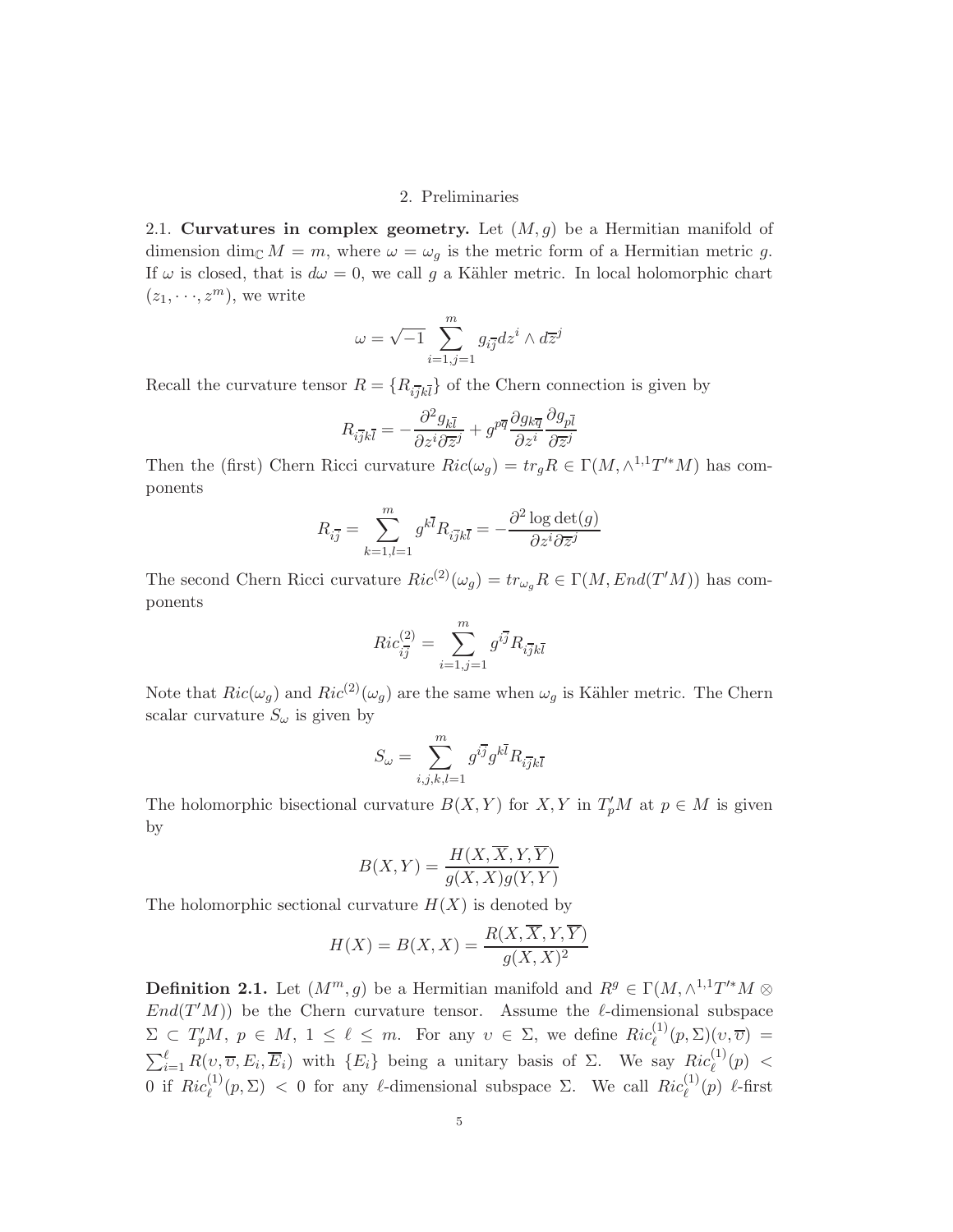Ricci curvature at p. Similarly, For any  $v \in \Sigma$ , we define  $Ric^{(2)}_{\ell}(p,\Sigma)(v,\overline{v}) =$  $\sum_{i=1}^{\ell} R(E_i, \overline{E}_i, v, \overline{v})$ . We say  $Ric_{\ell}^{(2)}(p) < 0$  if  $Ric_{\ell}^{(2)}(p, \Sigma) < 0$  for any  $\ell$ -dimensional subspace  $\Sigma$ . We call  $Ric_{\ell}^{(2)}(p)$   $\ell$ -second Ricci curvature at p. We define  $S_{\ell}(p,\Sigma)$  =  $\sum_{i,j=1}^{\ell} R(E_i, \overline{E}_i, E_j, \overline{E}_j)$  with  $E_i$  being a unitary basis of  $\Sigma$ . We say  $S_{\ell}(p) < 0$  if  $S_{\ell}(p,\Sigma) < 0$  for any  $\ell$ -dimensional subspace  $\Sigma$ . We call  $S_{\ell}(p)$   $\ell$ -scalar curvature at p.

Clearly,  $Ric_{\ell}^{(1)}(p) < 0$  or  $Ric_{\ell}^{(2)}(p) < 0$  implies that  $S_{\ell}(p) < 0$ .  $Ric_{\ell}^{(1)}$  and  $Ric_{\ell}^{(2)}$ are both holomorphic sectional curvature when  $\ell = 1$ . If  $\ell = m$ , they are Chern Ricci curvature and second Ricci curvature respectively. If the metric g is Kähler,  $Ric_{\ell}^{(1)}$ and  $Ric_{\ell}^{(2)}$  will be the same. In this case of Kähler manifolds, there are many studies in [\[5,](#page-12-0) [6,](#page-12-1) [7\]](#page-12-10) for  $Ric_{\ell}$  and  $S_{\ell}$ . We will do more research on the above new curvature condition on Hermitian manifolds in the future.

Let us recall the concept of *real bisectional curvature* introduced in [\[13\]](#page-12-8). Let  $(M<sup>m</sup>, g)$  be a Hermitian manifold. Denote by R the curvature tensor of the Chern connection. For  $p \in M$ , let  $e = \{e_1, \dots, e_m\}$  be a unitary tangent frame at p, and let  $a = \{a_1, \dots, a_m\}$  be non-negative constants with  $|a|^2 = a_1^2 + \dots + a_m^2 > 0$ . Define the real bisectional curvature of g by

(2.1) 
$$
\widetilde{B}_g(e,a) = \frac{1}{|a|^2} \sum_{i,j=1}^m R_{i\bar{i}j\bar{j}} a_i a_j.
$$

We will say that a Hermitian manifold  $(M^m, g)$  has *positive real bisectional curvature*, denoted by  $\widetilde{B}_g > 0$ , if for any  $p \in M$  and any unitary frame e at p, any nonnegative constant  $a = \{a_1, \dots, a_m\}$ , it holds that  $B_g(e, a) > 0$ .

Recall that the holomorphic sectional curvature in the direction  $v$  is defined by  $H(v) = R_{v\overline{v}v\overline{v}}/|v|^4$ . If we take e so that  $e_1$  is parallel to v, and take  $a_1 = 1$ ,  $a_2 = \cdots = a_m = 0$ , then  $\widetilde{B}$  becomes  $H(v)$ . So  $\widetilde{B} > 0 \ (\geq 0, < 0, or \leq 0)$  implies  $H > 0$  $( \geq 0, < 0, or \leq 0).$  For a more detailed discussion of this, we refer the readers to [\[13\]](#page-12-8).

2.2. Gauduchon metric. Let  $M^m$  be a compact Hermitian manifold. A Hermitian metric  $\omega$  is called Gauduchon if

$$
\partial \overline{\partial}(\omega^{m-1}) = 0
$$

For a Gauduchon metric  $\omega$  and a smooth function u on M, we easily get

$$
\int_M (\Delta_\omega u)\omega^m=0
$$

where  $\Delta_{\omega} u$  is the complex Laplacian defined by  $\Delta_{\omega} u = tr_{\omega}(\sqrt{-1}\partial \overline{\partial} u)$ . A classical result of Gauduchon [\[1\]](#page-11-3) states that, for any Hermitian metric  $\omega$ , there is a  $\psi \in$  $C^{\infty}(M,\mathbb{R})$  (unique up to scaling) such that  $e^{\psi}\omega$  is Gauduchon.

2.3. Non-degenerate holomorphic maps. Let  $f : M^m \to N^n$  be a holomorphic map between two Hermitian manifolds  $(m \leq n)$ . If  $\dim(f(M)) = m$ , then we say f is non-degenerate; If  $\dim(f(M)) < m$ , we say f is degenerate.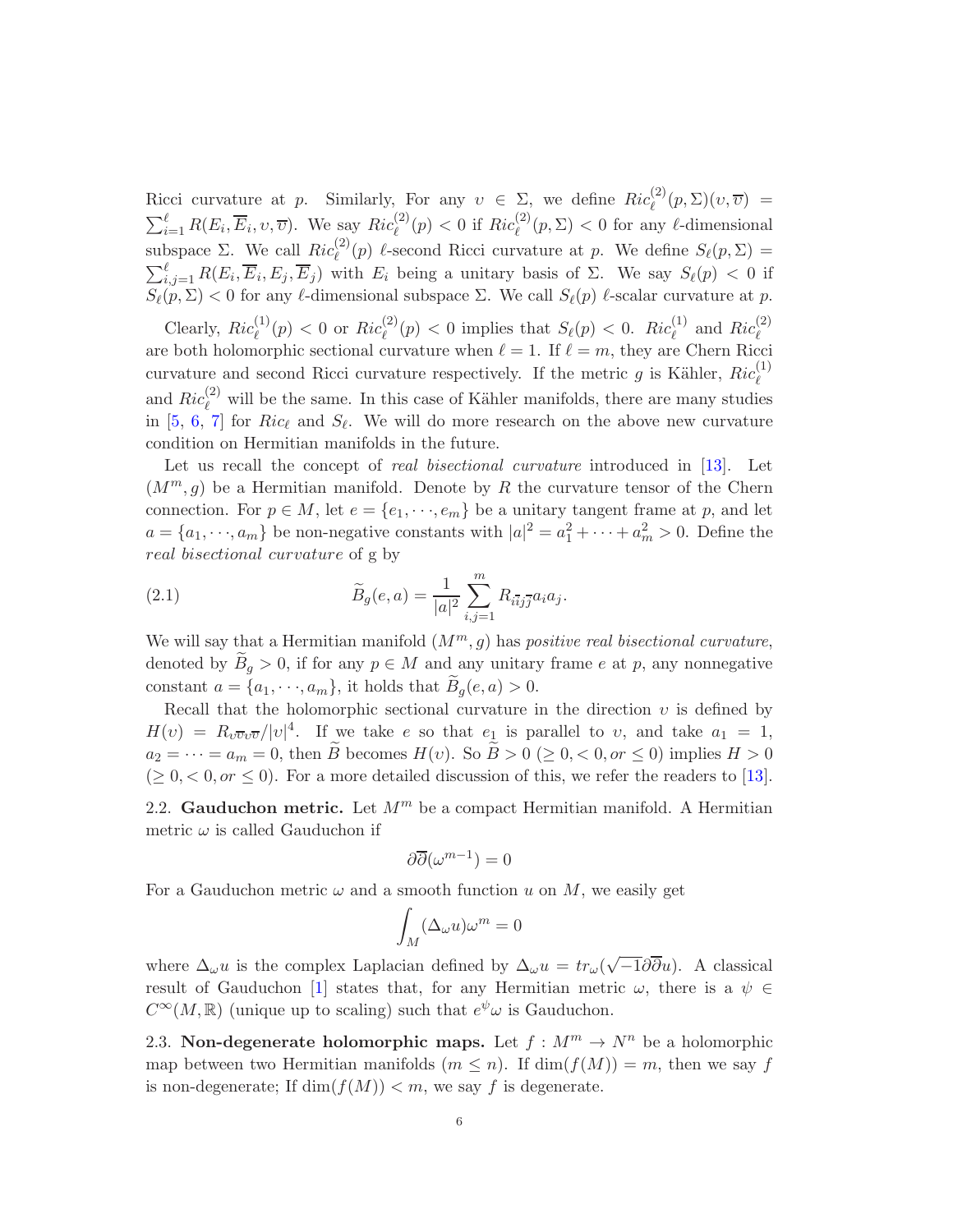## 3. ∂∂-Bochner formulas for holomorphic mappings

In this section, we will give the proof of theorem [1.1](#page-1-0) and [1.2.](#page-1-1) Compared to the Kähler case, its calculation is more complicated in the Hermitian case.

*Proof of Theorem [1.1.](#page-1-0)* As stated in the theorem, we assume that  $g_{\alpha\overline{\beta}} = \delta_{\alpha\overline{\beta}}$  at  $p \in M$ ,  $h_{i\overline{j}} = \delta_{i\overline{j}}$  at  $f(p)$ . After a constant unitary change of coordinates z and  $\omega$ , at p, we have  $df(\frac{\partial}{\partial z^{\alpha}}) = \sum_{i=1}^{n} \lambda_{\alpha} \delta_{i\alpha} \frac{\partial}{\partial \omega^{i}}$  with  $|\lambda_{1}| \geq \cdots \geq |\lambda_{\alpha}| \geq \cdots |\lambda_{m}|$ . The Hermitian form  $f^*h = A_{\alpha\overline{\beta}}dz^{\alpha} \wedge d\overline{z}^{\beta}$  with  $A_{\alpha\overline{\beta}} = \sum_{i,j=1}^n f_{\alpha}^i f_{\beta}^j$  $\beta^j h_{i\overline{j}}$ . For the local Hermitian metric  $A = (A_{\alpha\overline{\beta}})$  and  $G = (g_{\alpha\overline{\beta}})$  we denote  $A_{\ell}$  and  $G_{\ell}$  be the upper-left  $\ell \times \ell$  blocks of them. To simplify notations we write  $\frac{\partial f^i}{\partial z^{\alpha}}$  as  $f^i_{\alpha}$ , and  $\frac{\partial^2 f^i}{\partial z^{\alpha} \partial z^{\gamma}}$  as  $f^i_{\alpha \gamma}$ . We can perform the computation at  $p$  and  $f(p)$ , where

$$
R_{\gamma\overline{\delta}\alpha\overline{\beta}}^M = -g_{\alpha\overline{\beta},\overline{\delta}\gamma} + \sum_{t=1}^m g_{\alpha\overline{t},\gamma} g_{t\overline{\beta},\overline{\delta}} \, , R_{i\overline{j}k\overline{l}}^N = -g_{k\overline{l},\overline{j}i} + \sum_{s=1}^n g_{k\overline{s},i} g_{s\overline{l},\overline{j}}
$$

Hence,

$$
\frac{\partial^2}{\partial z^{\gamma} \partial \overline{z}^{\delta}} \log W_{\ell} = \frac{\partial^2}{\partial z^{\gamma} \partial \overline{z}^{\delta}} \log \frac{\det(A_{\ell})}{\det(G_{\ell})} = \frac{\partial^2}{\partial z^{\gamma} \partial \overline{z}^{\delta}} \log \det(A_{\ell}) - \frac{\partial^2}{\partial z^{\gamma} \partial \overline{z}^{\delta}} \log \det(G_{\ell})
$$

Direct calculation shows that

$$
\frac{\partial^2}{\partial z^\gamma \partial \overline{z}^\delta} \log \det(G_\ell) = \frac{\partial}{\partial z^\gamma} \left[ \sum_{\alpha,\beta=1}^\ell (G_\ell)^{\alpha \overline{\beta}} g_{\alpha \overline{\beta},\overline{\delta}} \right]
$$
  
\n
$$
= - \sum_{\alpha,\beta,t,\lambda=1}^\ell (G_\ell)^{\alpha \overline{t}} g_{\lambda \overline{t},\gamma} (G_\ell)^{\lambda \overline{\beta}} g_{\alpha \overline{\beta},\overline{\delta}} + \sum_{\alpha,\beta=1}^\ell (G_\ell)^{\alpha \overline{\beta}} g_{\alpha \overline{\beta},\overline{\delta}\gamma}
$$
  
\n
$$
= \sum_{\alpha=1}^\ell (-\sum_{t=1}^\ell g_{\alpha \overline{t},\gamma} g_{t\overline{\alpha},\overline{\delta}} + g_{\alpha \overline{\alpha},\overline{\delta}\gamma})
$$
  
\n
$$
= \sum_{\alpha=1}^\ell (-R^M_{\gamma \overline{\delta} \alpha \overline{\alpha}} + \sum_{t=\ell+1}^m g_{\alpha \overline{t},\gamma} g_{t\overline{\alpha},\overline{\delta}})
$$

The last two lines only holds at point p.

$$
(\log \det(A_{\ell}))_{\overline{\delta}} = \sum_{\alpha,\beta=1}^{\ell} \sum_{i,j=1}^{n} (A_{\ell})^{\alpha \overline{\beta}} (f_{\alpha}^{i} h_{i\overline{j}} \overline{f_{\beta}^{j}})_{\overline{\delta}}
$$
  

$$
= \sum_{\alpha,\beta=1}^{\ell} \sum_{i,j=1}^{n} (A_{\ell})^{\alpha \overline{\beta}} \left[ \sum_{t=1}^{n} h_{i\overline{j},\overline{t}} f_{\alpha}^{i} \overline{f_{\beta}^{j}} \overline{f_{\delta}^{t}} + f_{\alpha}^{i} h_{i\overline{j}} \overline{f_{\beta}^{j}} \right]
$$
  

$$
= \sum_{\alpha=1}^{\ell} \frac{1}{|\lambda_{\alpha}|^{2}} [h_{\alpha \overline{\alpha},\overline{\delta}} |\lambda_{\alpha}|^{2} \overline{\lambda_{\delta}} + \lambda_{\alpha} \overline{f_{\alpha}^{\alpha}}]
$$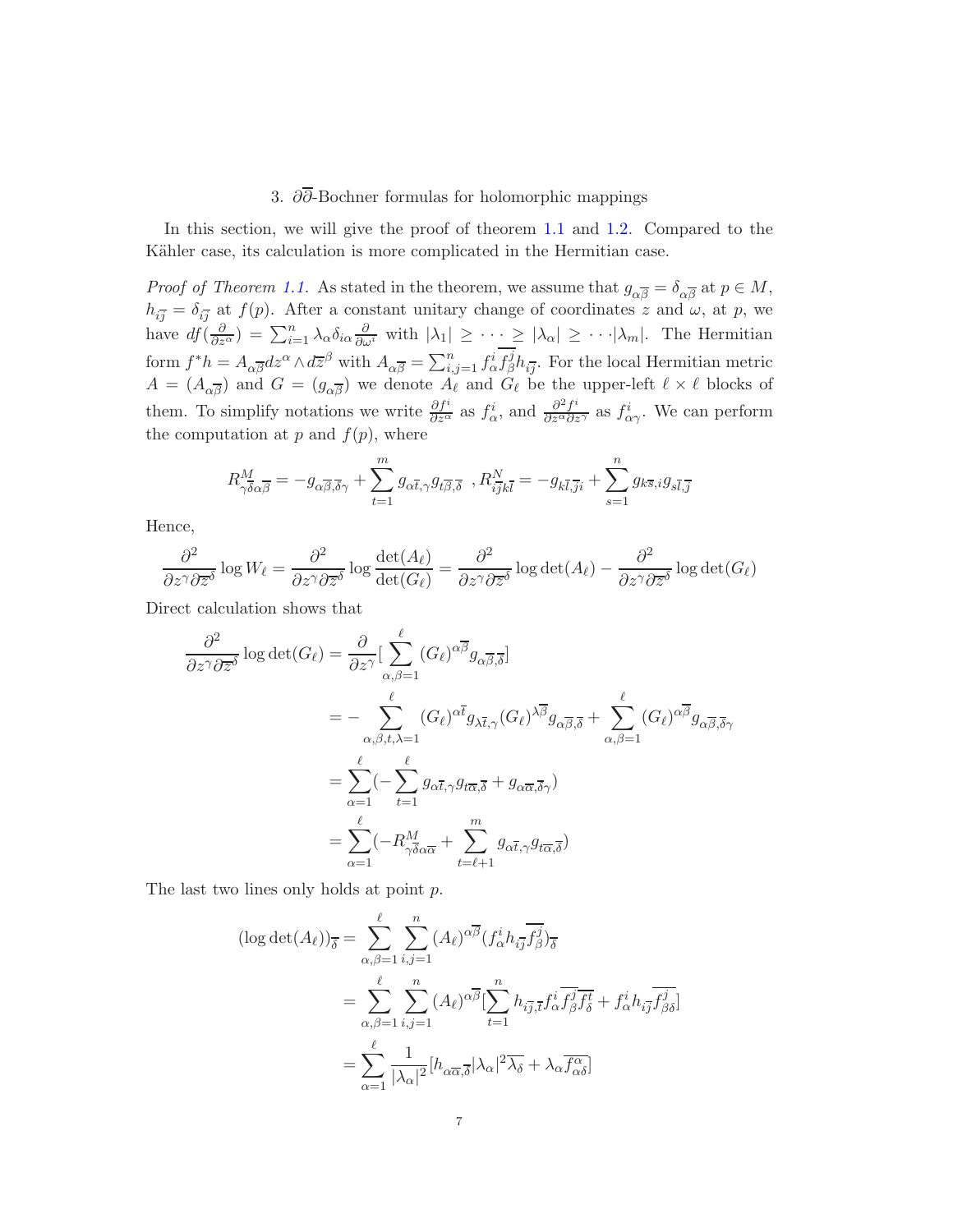Similarly,

$$
(\log \det(A_{\ell}))_{\gamma} = \sum_{\alpha,\beta=1}^{\ell} \sum_{i,j=1}^{n} (A_{\ell})^{\alpha\overline{\beta}} [f_{\alpha\gamma}^{i} h_{i\overline{j}} \overline{f_{\beta}^{j}} + \sum_{k=1}^{n} f_{\alpha}^{i} h_{i\overline{j},k} f_{\gamma}^{k} \overline{f_{\beta}^{j}}]
$$

$$
= \sum_{\alpha=1}^{\ell} \frac{1}{|\lambda_{\alpha}|^{2}} [f_{\alpha\gamma}^{\alpha} \overline{\lambda_{\alpha}} + h_{\alpha\overline{\alpha},\gamma} |\lambda_{\alpha}|^{2} \lambda_{\gamma}]
$$

Taking second derivative, at the end restricting to  $p$ , we have

$$
\begin{split}\n(\log \det(A_{\ell}))_{\gamma\overline{\delta}} &= \frac{\partial}{\partial z^{\gamma}} \{ \sum_{\alpha,\beta=1}^{l} \sum_{i,j=1}^{n} (A_{\ell})^{\alpha\overline{\beta}} [\sum_{t=1}^{n} h_{i\overline{j},\overline{t}} f_{\alpha}^{i\overline{j}} \overline{f_{\beta}^{t}} + f_{\alpha}^{i} h_{i\overline{j}} \overline{f_{\beta}^{i}}] \} \\
&= \sum_{\alpha,\beta=1}^{l} \sum_{i,j=1}^{n} \{ - \sum_{k,s=1}^{l} (A_{\ell})^{\alpha\overline{s}} (A_{\ell})_{k\overline{s},\gamma} (A_{\ell})^{k\overline{\beta}} [\sum_{t=1}^{n} h_{i\overline{j},\overline{t}} f_{\alpha}^{i\overline{j}} \overline{f_{\beta}^{t}} + f_{\alpha}^{i} h_{i\overline{j}} \overline{f_{\beta}^{i}}] \} \\
&+ \sum_{\alpha,\beta=1}^{l} \sum_{i,j=1}^{n} (A_{\ell})^{\alpha\overline{\beta}} [\sum_{t,p=1}^{n} h_{i\overline{j},tp} f_{\gamma}^{p} f_{\alpha}^{i\overline{j}} \overline{f_{\beta}^{t}} + \sum_{t=1}^{n} h_{i\overline{j},tp} f_{\alpha}^{i\overline{j}} f_{\beta}^{i\overline{k}} + f_{\alpha\gamma}^{i\overline{k}} f_{\beta}^{i\overline{j}} \overline{f_{\delta}^{t}} \\&+ f_{\alpha\gamma}^{i\overline{k}} h_{i\overline{j}} \overline{f_{\beta\delta}}^{i\overline{k}} + \sum_{q=1}^{n} f_{\alpha}^{i} h_{i\overline{j},q} f_{\gamma}^{q} f_{\beta\delta}^{i\overline{k}} ] \\
&= - \sum_{\alpha,\beta=1}^{l} \frac{1}{|\lambda_{\alpha}|^{2} |\lambda_{\beta}|^{2}} (f_{\beta\gamma}^{\alpha} \overline{\lambda_{\alpha}} + \lambda_{\beta} \lambda_{\gamma} \overline{\lambda_{\alpha}} h_{\beta\overline{\alpha},\gamma}) (h_{\alpha\overline{\beta},\overline{\delta}} \lambda_{\alpha} \overline{\lambda_{\beta}} \overline{\lambda_{\delta}} + \lambda_{\alpha} \overline{f_{\beta
$$

Putting all the above together we can get the formula  $(1.1)$ .

*Proof of Theorem [1.2.](#page-1-1)* Here we will employ the method of lemma 4.1 in [\[13\]](#page-12-8) which is a slightly simpler proof. Let  $V_{\ell} = \sum_{\alpha=1}^{\ell} \sum_{i=1}^{n} f_{\alpha}^{i} dz^{\alpha} \otimes e_{i} \in \Gamma(M, E), E = T'^{*} M \otimes$  $f^*(T'N)$ ,  $e_i = f^*\frac{\partial}{\partial \omega^i}$ . Since f is holomorphic map,  $V_\ell$  is a holomorphic section of E. Cleraly,  $U_{\ell} = |V_{\ell}|^2 = \sum_{\alpha,\beta=1}^{\ell} g^{\alpha\overline{\beta}} A_{\alpha\overline{\beta}}$ . Thus by Bochner's formula, we have

$$
\partial \overline{\partial} |V_{\ell}|^2 = \langle \nabla' V_{\ell}, \nabla' V_{\ell} \rangle - \langle \Theta^E V_{\ell}, V_{\ell} \rangle
$$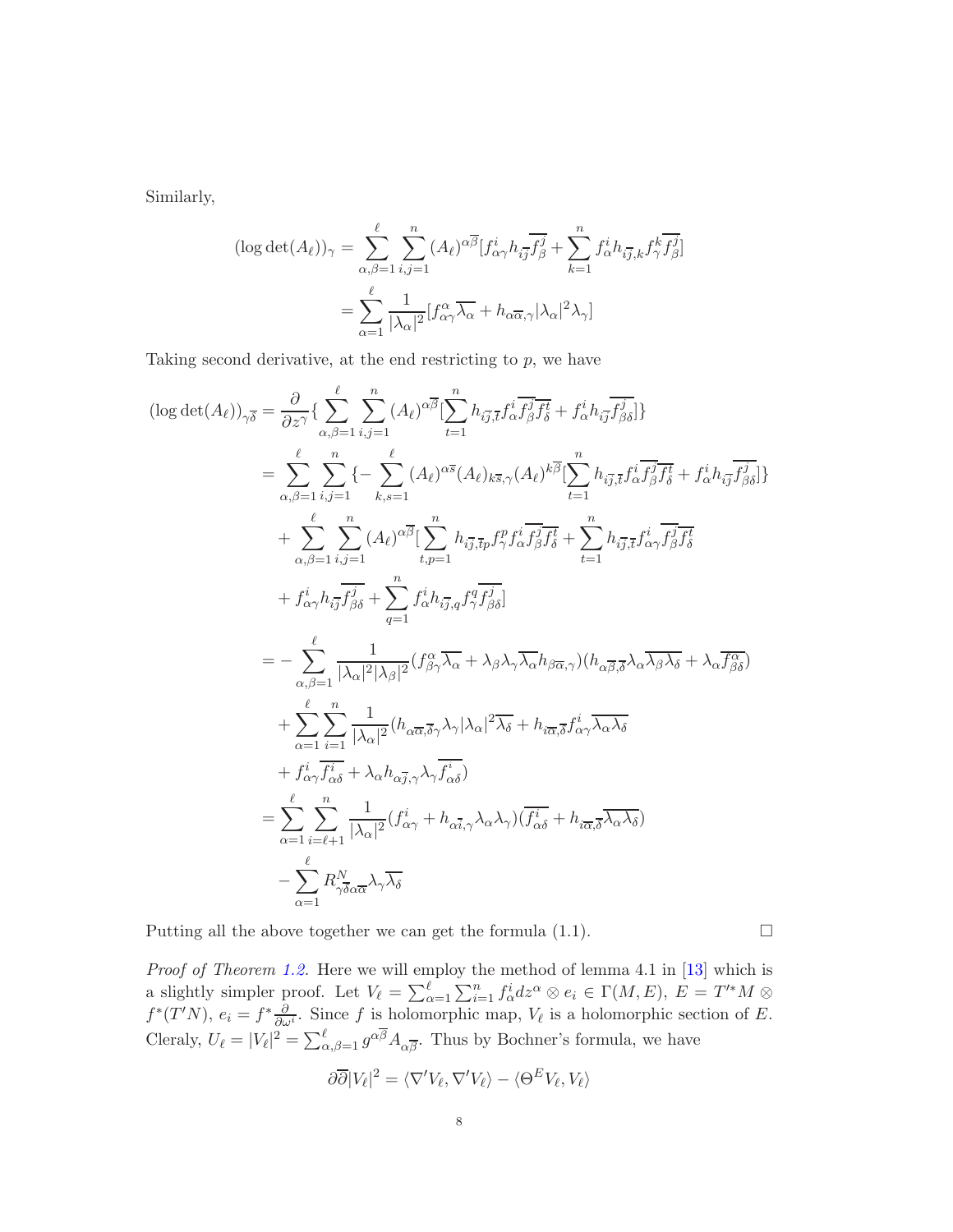where  $\Theta^E$  is the curvature of the vector bundle E with respect to the induced metric. Since

$$
\Theta^E = \Theta^{T'*M} \otimes Id_{f^*(T'N)} + Id_{T'*M} \otimes f^*(\Theta^{T'N})
$$

More precisely, we can assume that

$$
\Theta^{T^{\prime*}M} = -\sum_{\alpha,\beta,\delta,\eta=1}^{m} (R^M)_{\alpha\overline{\beta}\eta}^{\delta} dz^{\alpha} \wedge d\overline{z}^{\beta} \otimes \frac{\partial}{\partial z_{\delta}} \otimes dz_{\eta}
$$

$$
f^*(\Theta^{T^{\prime}N}) = \sum_{i,j,k,l=1}^{n} \sum_{\alpha,\beta=1}^{m} (R^N)_{i\overline{j}k}^l f_{\alpha}^i \overline{f_{\beta}^j} dz^{\alpha} \wedge d\overline{z}^{\beta} \otimes e_k^* \otimes e_l.
$$

where  $(R^M)_{\alpha\overline{\beta}\eta}^{\delta} = \sum_{\xi=1}^m g^{\delta\overline{\xi}} R^M_{\alpha\overline{\beta}\eta\xi}$  and  $(R^N)_{i\overline{j}k}^l = \sum_{s=1}^n h^{l\overline{s}} R^N_{i\overline{j}k\overline{s}}$ . Hence, at the point  $p$  assumed in the theorem condition, we have

$$
\langle \Theta^E V_\ell, V_\ell \rangle = (-\sum_{\delta=1}^\ell R^M(\alpha, \overline{\beta}, \delta, \overline{\delta}) |\lambda_\delta|^2 + \sum_{\gamma=1}^\ell R^N(\alpha, \overline{\beta}, \gamma, \overline{\gamma}) |\lambda_\gamma|^2 \lambda_\alpha \overline{\lambda_\beta} dz^\alpha \wedge d\overline{z}^\beta
$$

Putting all the above together we can get the formula (1.2).

$$
\Box
$$

## 4. Applications

Since in general  $\|\wedge^{\ell} \partial f\|_{0}^{2}$  and  $\sigma_{\ell}$  are not smooth, we will consider that  $W_{\ell}(x)$  serves a smooth barrier for  $\|\wedge^{\ell}\partial f\|_{0}(x)$  and  $U_{\ell}$  serves a smooth barrier for  $\sigma_{\ell}$ . As stated  $\underline{\text{in}}$  the previous section, The Hermitian form  $f^*h = A_{\alpha\overline{\beta}}dz^{\alpha}\wedge d\overline{z}^{\beta}$  with  $A_{\alpha\overline{\beta}} = \sum_{i,j=1}^n f^i_{\alpha}f^j_{\beta}$  ${}^j_\beta h_{i\overline{j}}.$ we assume that  $g_{\alpha\overline{\beta}} = \delta_{\alpha\overline{\beta}}$  at  $p \in M$ ,  $h_{i\overline{j}} = \delta_{i\overline{j}}$  at  $f(p)$ . After a constant unitary change of coordinates z and  $\omega$ , at p, we have  $df(\frac{\partial}{\partial z^{\alpha}}) = \sum_{i=1}^{n} \lambda_{\alpha} \delta_{i\alpha} \frac{\partial}{\partial \omega^{i}}$  with  $|\lambda_{1}| \geq \cdots \geq$  $|\lambda_{\alpha}| \geq \cdots |\lambda_m|$ . For the local Hermitian metric  $A = (A_{\alpha\overline{\beta}})$  and  $G = (g_{\alpha\overline{\beta}})$  we denote  $A_{\ell}$ and  $G_{\ell}$  be the upper-left  $\ell \times \ell$  blocks of them. It is easy to see that  $|\lambda_1|^2 \geq \cdots \geq |\lambda_m|^2$ are the eigenvalues of  $A$  (with respect to  $g$ ). we start with some needed algebraic results (see  $[6]$ ).

**Proposition 4.1** ([\[6\]](#page-12-1), Proposition 2.1). For any  $1 \leq \ell \leq m$  the following holds:

(4.1) 
$$
\sigma_{\ell} = \sum_{\alpha=1}^{\ell} |\lambda_{\alpha}|^2 \ge \sum_{\alpha,\beta=1}^{\ell} g^{\alpha \overline{\beta}} A_{\alpha \overline{\beta}} = U_{\ell}
$$

**Proposition 4.2** ([\[6\]](#page-12-1), Proposition 2.2). For any  $1 \leq \ell \leq m$  the following holds:

(4.2) 
$$
\|\wedge^{\ell} \partial f\|_{0}^{2} = \Pi_{\alpha=1}^{\ell} |\lambda_{\alpha}|^{2} \geq \frac{\det(A_{\ell})}{\det(G_{\ell})} = W_{\ell}
$$

*Proof of Theorem [1.4.](#page-2-0)* To prove part (a), let  $D = \frac{(f^*h)^m}{g^m} = W_m$ . Since M is compact, D attains its maximum at some point p. We assume that at p,  $D$  is not equal to zero.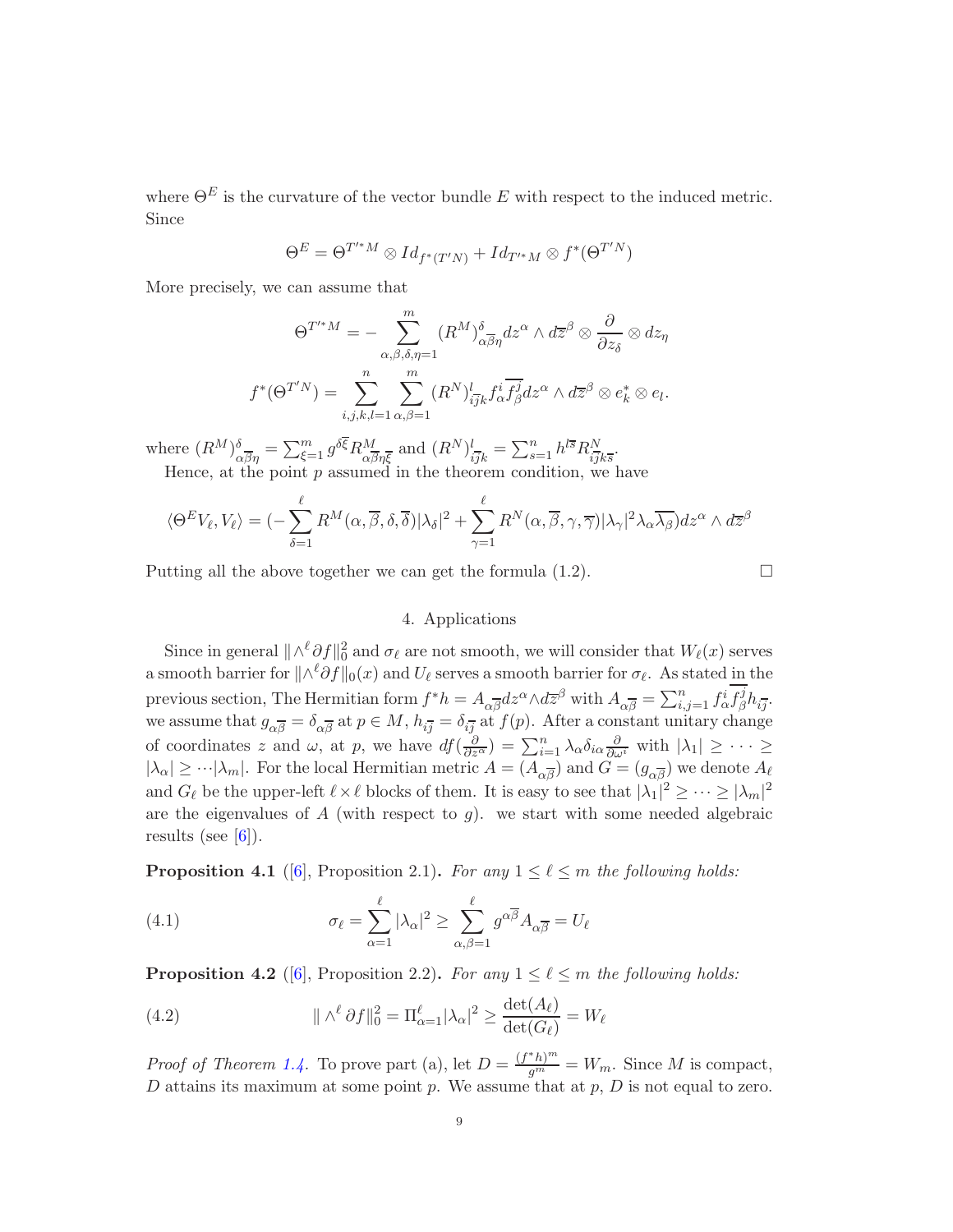Then in a neighborhood of p,  $D \neq 0$ . The maximum principle then implies that at p, with respect to the coordinates specified in Theorem [1.1](#page-1-0)

$$
0 \ge \Delta \log D = S^M - \sum_{\delta=1}^m Ric_m^{(1)}(\delta, \overline{\delta}) |\lambda_{\delta}|^2 + \sum_{\alpha=1}^\ell \sum_{i=\ell+1}^n \frac{1}{|\lambda_{\alpha}|^2} |f^i_{\alpha\delta} + h_{\alpha\overline{\delta},\delta} \lambda_{\alpha} \lambda_{\delta}|^2
$$
  

$$
\ge -K + \kappa (\sum_{\delta=1}^m |\lambda_{\delta}|^2)
$$
  

$$
\ge -K + m D^{\frac{1}{m}} \kappa
$$

where  $Ric_m^{(1)}$  denotes the *m*-first Ricci curvature of  $(N, h)$ . The above inequality implies the result.

For (b), Clearly  $\|\wedge^{\ell} \partial f\|_{0}^{2}$  attains a maximum somewhere at p in M. We assume that the coordinates at p and  $f(p)$  satisfy condition of theorem [1.1.](#page-1-0) Since  $(M, g)$  is Kähler, we can also assume that at p,  $g_{\alpha\overline{\beta},\delta} = g_{\alpha\overline{\beta},\overline{\delta}} = 0, \forall 1 \leq \alpha, \beta, \delta \leq m$ . Then we have  $\|\wedge^{\ell} \partial f\|_{0}^{2}(p) = W_{\ell}(p)$ , and  $W_{\ell}(x) \leq \|\wedge^{\ell} \partial f\|_{0}^{2}(x) \leq \|\wedge^{\ell} \partial f\|_{0}^{2}(p) = W_{\ell}(p)$  for x in the small neighborhood of p. Hence,  $W_{\ell}$  also attains its maximum at p. Now at p, we get

$$
0 \ge \sum_{\gamma=1}^{\ell} \frac{\partial^2}{\partial z^{\gamma} \partial \overline{z}^{\gamma}} (\log(W_{\ell}))
$$
  
 
$$
\ge S_{\ell}^M - \sum_{\gamma=1}^{\ell} Ric_{\ell}^{(1)}(\gamma, \overline{\gamma}) |\lambda_{\gamma}|^2
$$
  
 
$$
\ge -K + \ell(W_{\ell})^{\frac{1}{\ell}} \kappa
$$

where  $Ric_{\ell}^{(1)}$  denotes the  $\ell$ -first Ricci curvature of  $(N, h)$ .

The proof of part (c) is similar. We assume that  $\sigma_{\ell}$  attains a maximum at p. We also assume that the coordinates at p and  $f(p)$  satisfy condition of theorem [1.2,](#page-1-1) then  $U_{\ell}(x) \leq \sigma_{\ell}(x) \leq \sigma_{\ell}(p) = U_{\ell}(p)$  for x in the small neighborhood of p. So, at p, we have

$$
0 \geq \sum_{\alpha=1}^{\ell} \frac{1}{2} (\nabla_{\alpha} \nabla_{\overline{\alpha}} + \nabla_{\overline{\alpha}} \nabla_{\alpha}) U_{\ell}
$$
  
\n
$$
\geq \sum_{\delta=1}^{\ell} Ric_{\ell}^{(2)}(\delta, \overline{\delta}) |\lambda_{\delta}|^{2} - \sum_{\alpha, \gamma=1}^{\ell} R^{N}(\alpha, \overline{\alpha}, \gamma, \overline{\gamma}) |\lambda_{\alpha}|^{2} |\lambda_{\gamma}|^{2}
$$
  
\n
$$
\geq -K \sum_{\delta=1}^{\ell} |\lambda_{\delta}|^{2} + \kappa \sum_{\alpha=1}^{\ell} |\lambda_{\alpha}|^{4}
$$
  
\n
$$
\geq -K U_{\ell}(p) + \frac{\kappa}{\ell} U_{\ell}^{2}(p)
$$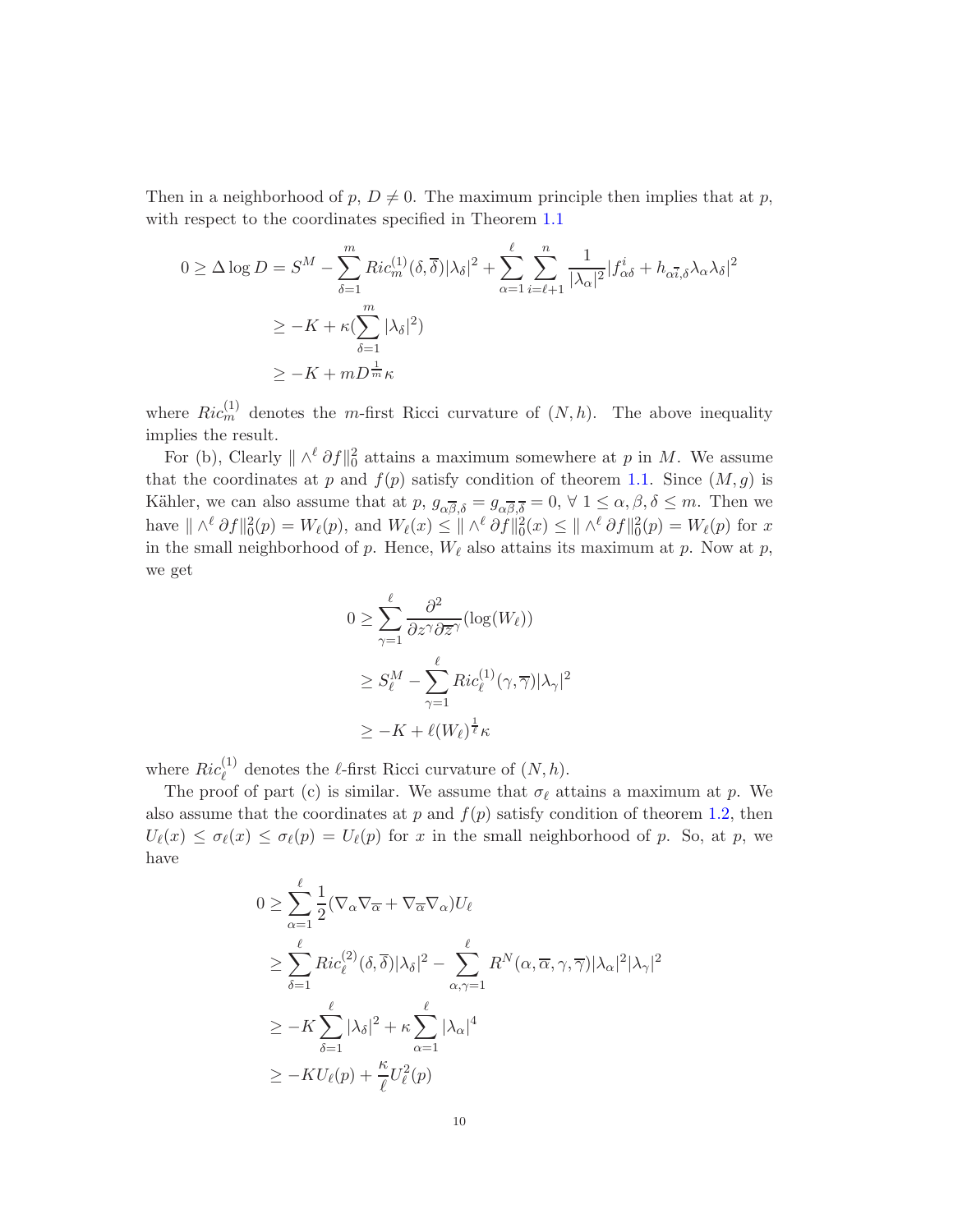where  $Ric_{\ell}^{(2)}$  denotes the  $\ell$ -second Ricci curvature of  $(M, g)$ .

Combining theorem [1.1,](#page-1-0) theorem [1.2](#page-1-1) and theorem [1.4,](#page-2-0) we can now easily prove theorem [1.5.](#page-3-0)

*Proof of Theorem [1.5.](#page-3-0)* if f is not degenerate, then  $D = \frac{(f^*h)^m}{g^m} = W_m$  has a nonzero maximum somewhere at p. By using the coordinates around p and  $f(p)$  specified as in the above theorem 1.4, at  $p$ , we have that

$$
0 \ge \Delta \log D \ge S^M - \sum_{\delta=1}^m Ric_m^{(1)}(\delta, \overline{\delta}) |\lambda_{\delta}|^2
$$

This leads to a contradiction under the assumptions either  $S^M \geq 0$  and manifold  $(N, h)$  has  $Ric_m^{(1)} < 0$ , or  $S^M > 0$  and  $Ric_m^{(1)} \leq 0$ . For the second part of (a), we introduce the operator:

$$
\Psi = \sum_{\gamma=1}^m \frac{1}{2|\lambda_\gamma|^2} (\nabla_\gamma \nabla_{\overline{\gamma}} + \nabla_{\overline{\gamma}} \nabla_\gamma)
$$

Since at  $p, D \neq 0$ , the above operator is well defined in a small neighborhood of p. Then, at p,

$$
0 \ge \Psi(\log D) \ge \sum_{\gamma=1}^{m} \frac{1}{|\lambda_{\gamma}|^2} Ric^{M}(\gamma, \overline{\gamma}) - S_{m}^{N}
$$

The above also induces a contradiction under either  $Ric^M \geq 0$  and  $S_m^N < 0$ , or  $Ric^M > 0$  and  $S_m^N \leq 0$ .

The proof of (b) is similar to (a). It is worth noting that in the second part of (b), we need to introduce the following operator:

$$
\Psi_\ell = \sum_{\gamma=1}^\ell \frac{1}{2|\lambda_\gamma|^2} (\nabla_\gamma \nabla_{\overline \gamma} + \nabla_{\overline \gamma} \nabla_\gamma)
$$

For (c), if f is not constant,  $\sigma_{\ell}$  will attains a maximum somewhere, say at p and  $\sigma_{\ell}(p) > 0$ . By using the coordinates around p and  $f(p)$  specified as in the above theorem 1.4, at  $p$ , we have that

$$
0 \geq \sum_{\alpha=1}^{\ell} \frac{1}{2} (\nabla_{\alpha} \nabla_{\overline{\alpha}} + \nabla_{\overline{\alpha}} \nabla_{\alpha}) U_{\ell}
$$
  

$$
\geq \sum_{\delta=1}^{\ell} Ric_{\ell}^{(2)}(\delta, \overline{\delta}) |\lambda_{\delta}|^{2} - \sum_{\alpha, \gamma=1}^{\ell} R^{N}(\alpha, \overline{\alpha}, \gamma, \overline{\gamma}) |\lambda_{\alpha}|^{2} |\lambda_{\gamma}|^{2}
$$

if  $Ric_{\ell}^{(2)} > 0$ , the first term is positive, the second one is nonnegative since  $\widetilde{B}^{N} \leq 0$ . Hence a contradiction. The same holds if  $Ric_{\ell}^{(2)} \ge 0$  and  $\widetilde{B}^{N} < 0$ .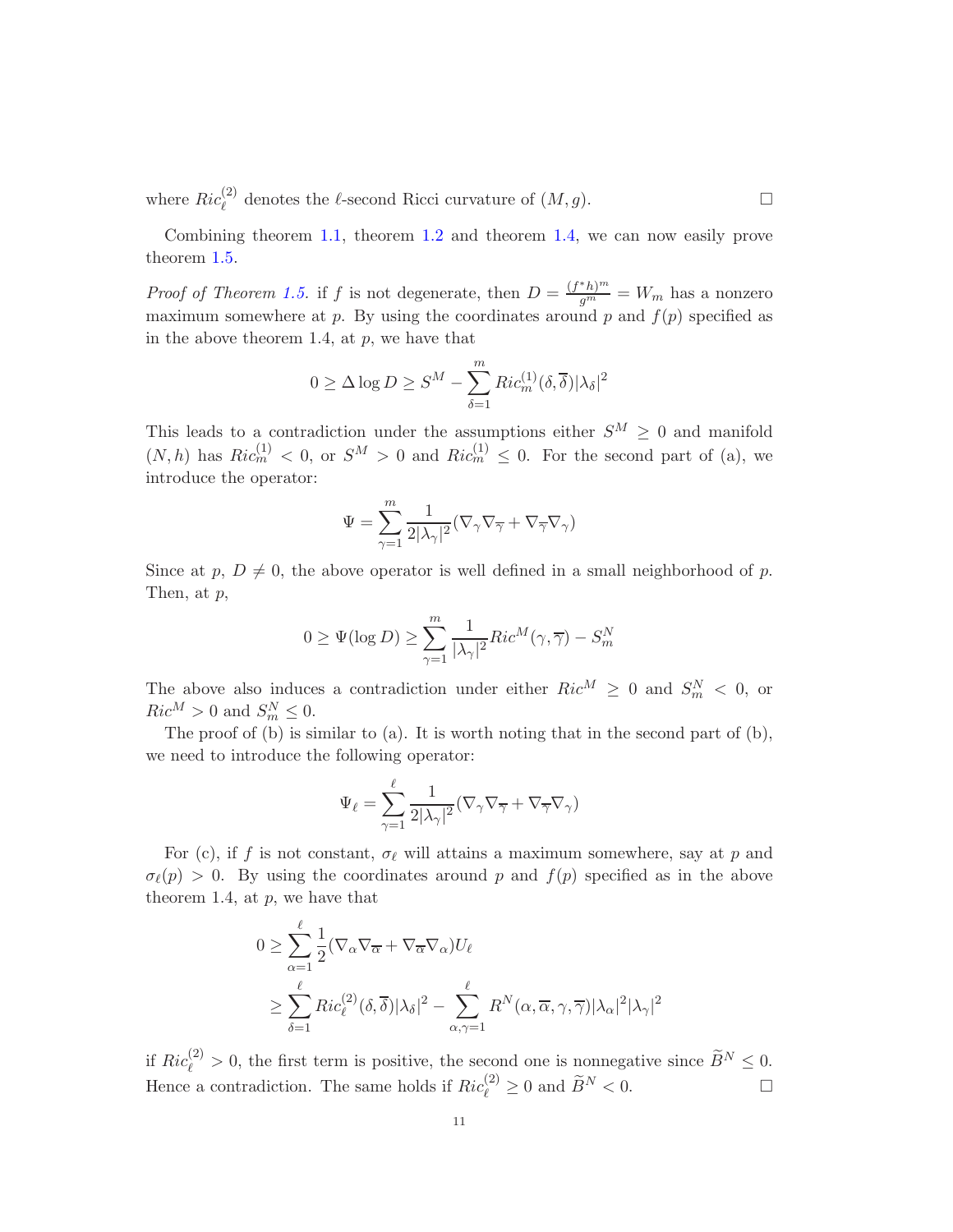### 5. an integral inequality for non-degenerate holomorphic maps

In this section we prove theorem [1.7.](#page-3-2) The proof does not use any maximum principle argument, since the curvatures of both and target spaces may not be signed in pointwise sense. This method is essentially derived by Y. Zhang in [\[15\]](#page-12-9).

*Proof of Theorem [1.7.](#page-3-2)* Because f is non-degenerate holomorphic map, we assume that  $p \in M$  with  $D(p) = \frac{(f^*h)^m}{g^m}(p) > 0$ . We also assume that the coordinates at p and  $f(p)$  satisfy condition of theorem [1.1.](#page-1-0) Let  $\epsilon$  an arbitrary positive constant. By the formula  $(1.1)$ , at p, we have

<span id="page-11-4"></span>(5.1) 
$$
\Delta \log(D + \epsilon) = \frac{\Delta D}{D + \epsilon} - \frac{|\partial D|^2}{(D + \epsilon)^2}
$$

$$
= \frac{D}{D + \epsilon} (\frac{\Delta D}{D} - \frac{|\partial D|^2}{D^2}) + \frac{\epsilon |\partial D|^2}{D(D + \epsilon)^2}
$$

$$
= \frac{D}{D + \epsilon} \Delta \log D + \frac{\epsilon |\partial D|^2}{D(D + \epsilon)^2}
$$

$$
\geq \frac{D}{D + \epsilon} \{S^M - tr_g(f^*(Ric_m^{(1)}(h)))\}
$$

Here we note that the above inequality is independent of the choice of coordinates.

Set  $V = \{x \in M \mid D = 0 \text{ at } x\}$ , which is a proper subvariety (may be empty) of M. Then, the above inequality [\(5.1\)](#page-11-4) holds on  $M \setminus V$  and by continuity we know it holds on the whole M.

Next, we fix a  $\psi \in C^{\infty}(M,\mathbb{R})$  such that  $e^{\psi}g^m$  is a Gauduchon metric on M. Intergrating the above inequality with respect to  $e^{(m-1)\psi}g^m$  over M gives

$$
\int_M \frac{D}{D+\epsilon} \{ S^M - tr_g(f^*(Ric_m^{(1)}(h))) \} e^{(m-1)\psi} g^m \le \int_M \Delta \log(D+\epsilon) e^{(m-1)\psi} g^m = 0
$$

Here we have used that

$$
\int_M \Delta \log(D+\epsilon) e^{(m-1)\psi} g^m = \int_M (\Delta_{e^{\psi}g} \log(D+\epsilon)) (e^{\psi} g)^m = 0
$$

Now, we can easily use the same arguments in Theorem 1.1 in [\[15\]](#page-12-9) to complete the proof.

 $\Box$ 

#### References

- <span id="page-11-3"></span><span id="page-11-0"></span>[1] Gauduchon, P., Le théorème de l'excentricité nulle. C. R. Acad. Sci. Paris Sér. A-B, 285 (1977), A387-A390.
- <span id="page-11-2"></span>[2] Kobayashi, S., Hyperbolic Complex Spaces. Springer, New York, 1998.
- <span id="page-11-1"></span>[3] Lee, M.-C. and Streets, J., Complex manifolds with negative curvature operator, 2019, arXiv: 1903.12645.
- [4] Lu, Y.-C., Holomorphic mappings of complex manifolds, J. Differential Geometry 2 (1968), 299-312.